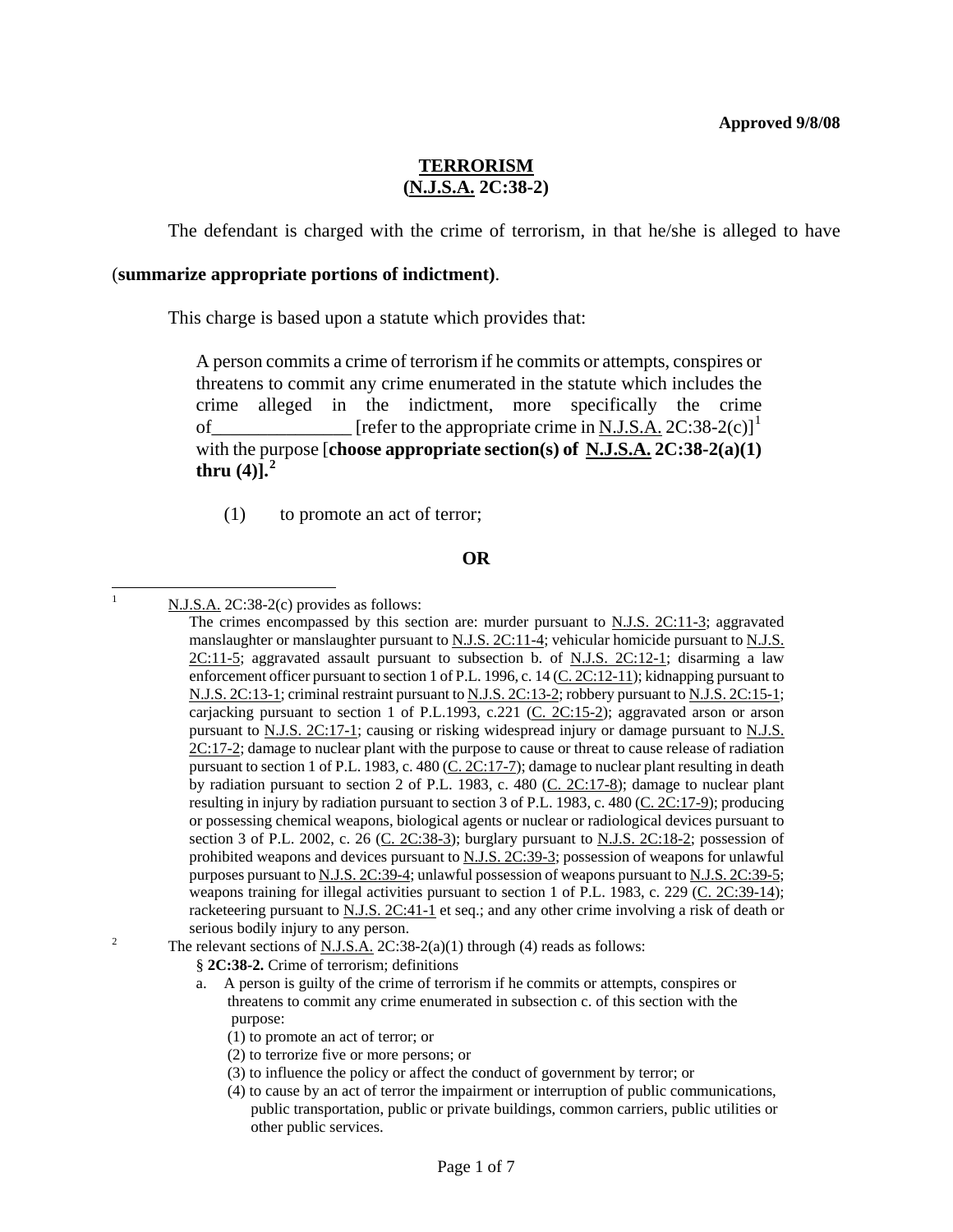(2) to terrorize five or more persons;

### **OR**

(3) to influence the policy or affect the conduct of government by terror;

### **OR**

(4) to cause by an act of terror the impairment or interruption of public communications, public transportation, public or private buildings, common carriers, public utilities or other public services.

For you to find the defendant guilty, the State must prove each of the essential elements of

the offense beyond a reasonable doubt. Those elements are:

- (1) that the defendant [knowingly committed], [purposely attempted] or [purposely conspired] or [purposely threatened] to commit the crime of [identify enumerated predicate crime alleged in indictment, see list fn 1]; and
- (2) that the defendant's purpose in committing, attempting or conspiring or threatening to commit that crime was to [**choose appropriate subsections of N.J.S.A. 2C:38- 2a**(1) **to** (4))]<sup>2</sup>.

The first element the State must prove beyond a reasonable doubt is that the defendant acted

[knowingly to commit the crime of (identify crime)]; [purposely attempted to commit the crime of

(identify crime)]; [purposely conspired with another to commit the crime of (identify crime)];

[purposely threatened to commit the crime of (identify crime)].

# **IF CHARGED WITH COMMITTING A PREDICATE CRIME**

A person acts knowingly with respect to the nature of his/her conduct or the attendant circumstances if he/she is aware that his/her conduct is of that nature, or that such circumstances exist, or he/she is aware of a high probability of their existence. A person acts knowingly with respect to a result of his/her conduct if he/she is aware that it is practically certain that his/her conduct will cause such a result. "Knowing" **or** "with knowledge" **or** equivalent terms are the same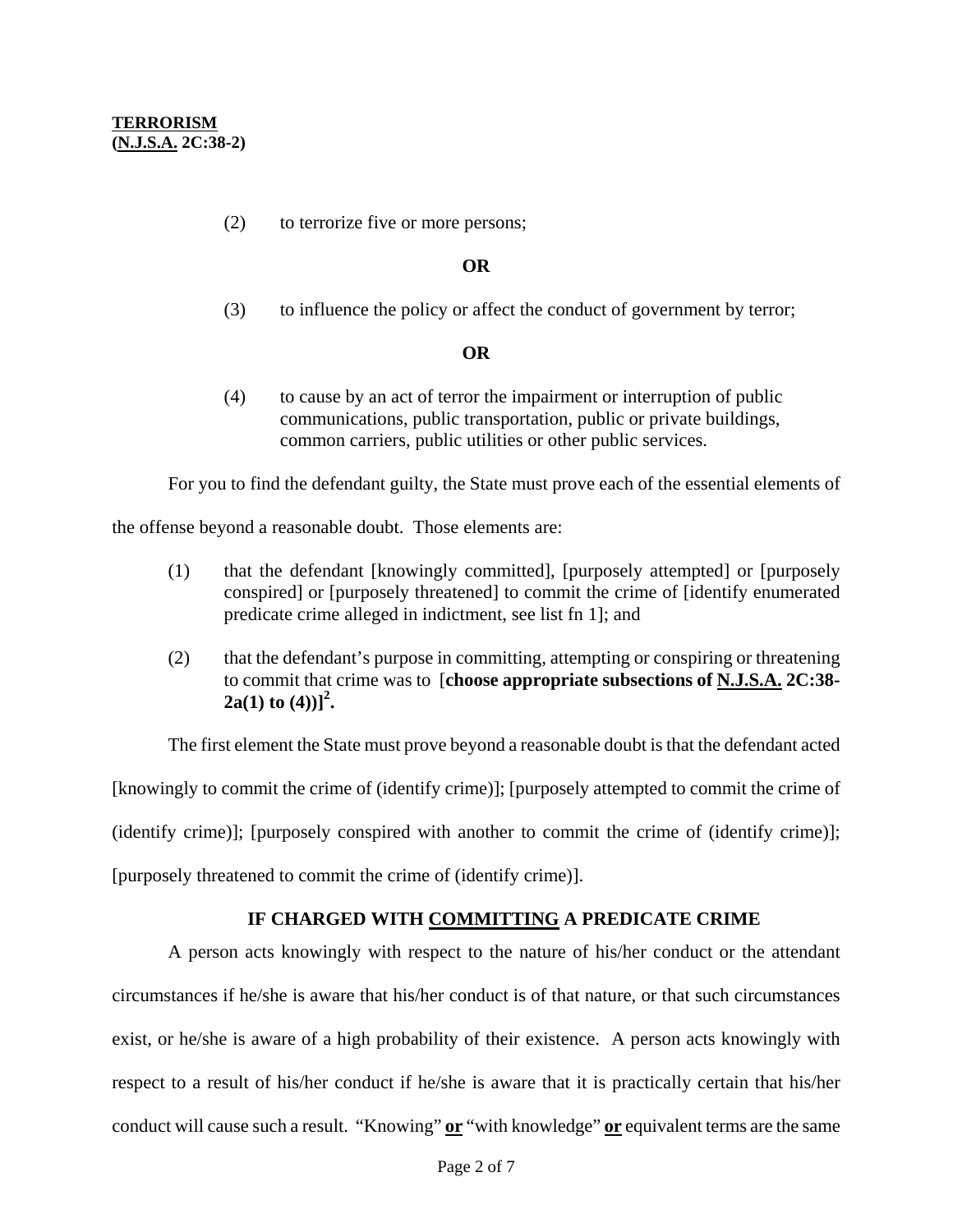meaning. $3$ 

# **IF CHARGED WITH ATTEMPTING OR CONSPIRING OR THREATENING TO COMMIT A PREDICATE CRIME**

A person acts purposely with respect to the nature of his/her conduct or a result thereof if it is his/her conscious object to engage in conduct of that nature or to cause such a result. A person acts purposely with respect to attendant circumstances if he/she is aware of the existence of such circumstances or believes or hopes that they exist. "With purpose," "designed," "with design," or equivalent terms have the same meaning.<sup>[4](#page-2-1)</sup>

### **READ IN ALL CASES**

[Purpose] [knowledge] is/are condition(s) of the mind that cannot be seen and can only be determined by inferences drawn from the defendant's conduct, words or acts and all the surrounding circumstances. It is not necessary for the State to prove the existence of such a mental state by direct evidence such as a statement by the defendant that he had a particular [purpose] [knowledge] has been furnished beyond a reasonable doubt by inferences which you may draw from the nature of the acts and circumstances surrounding the conduct of the defendant as they have been presented in the evidence you have heard and seen in this case.

I will now discuss with you the essential elements of the crime which defendant has been charged with [committing] [attempting to commit] [engaging in a conspiracy to commit] or [threatening to commit]. **[Discuss the enumerated crime listed in the indictment by using the model jury charge for that crime. In addition, if the indictment charges an "attempt" or "conspiracy" to commit a predicate crime, those charges should be melded into the charge].** 

 $\overline{\phantom{a}}$ 

<span id="page-2-1"></span><span id="page-2-0"></span><sup>3</sup> N.J.S.A. 2C:2-2(b)(2). 4

N.J.S.A. 2C:2-2(b)(1).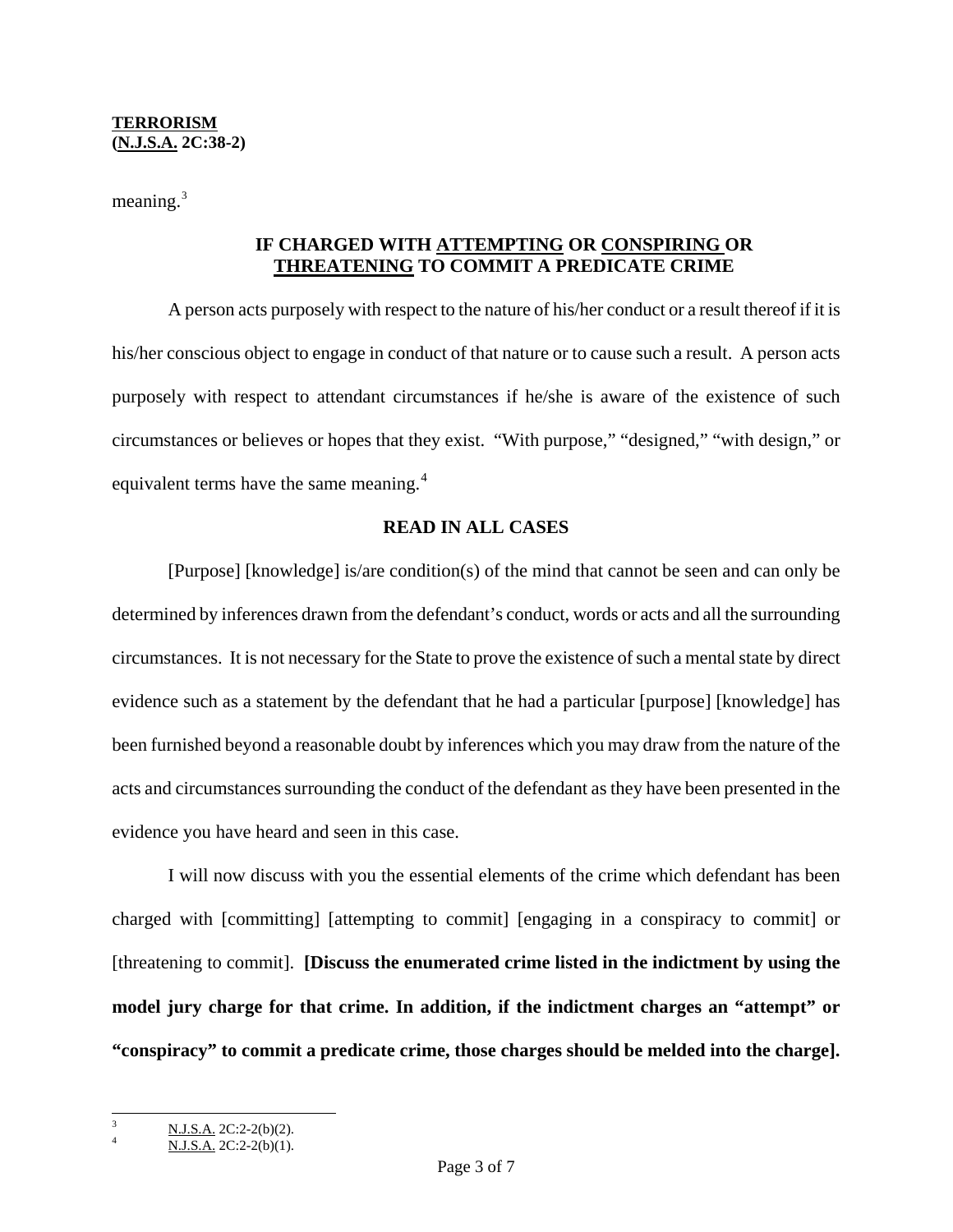### **TERRORISM (N.J.S.A. 2C:38-2)**

# **Where the indictment charges the defendant with "threatening" to commit a predicate**

### **crime, the following should be read to the jury:**

I have just provided you instructions to familiarize you, generally, with the elements of proof for the underlying identified crime of \_\_\_\_\_\_\_\_\_\_\_ [**identity enumerated predicate crime alleged in the indictment.** See fn. 1.] However, the State under this indictment does not have to prove the defendant committed the underlying crime of . The State must prove only that he/she threatened to commit it. In order to find defendant guilty of this element, you must find the threat was conveyed by the defendant and the words and conduct of the defendant must be of a nature that would convey menace or fear of the commission of the underlying crime to an ordinary person(s) under the circumstances.<sup>[5](#page-3-0)</sup> It is not a violation of this statute if the threat expresses mere fleeting anger. Again, the words and conduct must be of such a nature that it would lead a reasonable person to believe there was a genuine threat to commit the underlying crime.

The second element of the offense that the State must prove beyond a reasonable doubt is

that the defendant acted with the purpose

# **[CHOOSE APPROPRIATE SECTION OF N.J.S.A. 2C:38-2(a)(1) thru (4)]**

(1) to promote an act of terror;

#### **OR**

(2) to terrorize five or more persons;

# **OR**

(3) to influence the policy or affect the conduct of government by terror;

# **OR**

(4) to cause by an act of terror the impairment or interruption of public communications, public transportation, public or private buildings, common carriers, public utilities or other public services.

<span id="page-3-0"></span> $\overline{\mathbf{S}}$ See State v. Milano; 167 N.J. Super. 318 (Law Div. 1979), aff'd, 172, N.J. Super 361 (App. Div. 1980) on Terroristic Threats charge under N.J.S.A. 2C:12-3.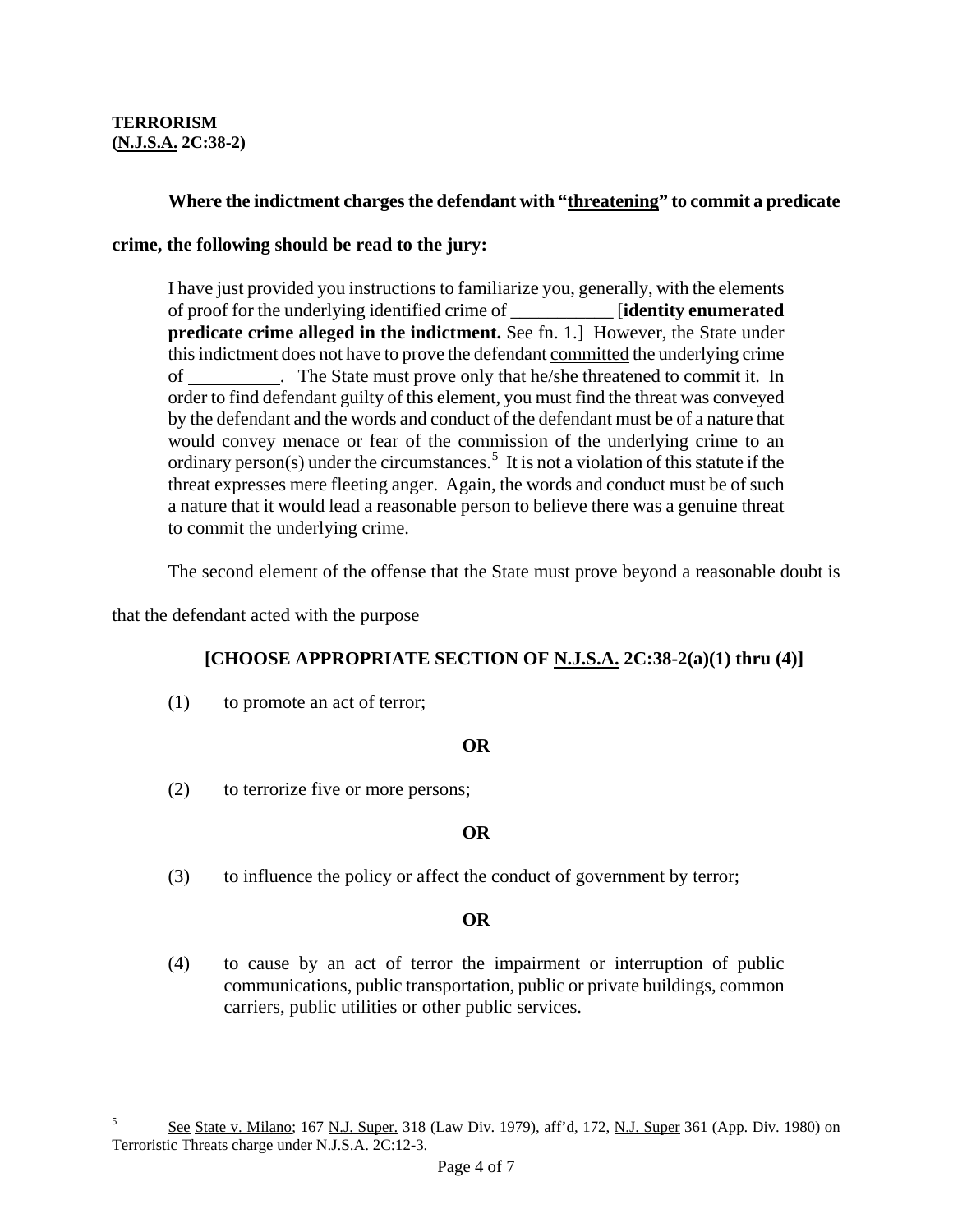Let me now provide you with the definitions of some of the terms I just recited **[CHOOSE** 

# **BASED ON SECTION OF N.J.S.A. 2C:38-2(a)(1) thru (4) RECITED IN PREVIOUS**

### **PARAGRAPH]**:

(1)  $\text{``To promote an act of terror.'''}$  "Terror" means to convey the menace or fear of death or serious bodily injury.<sup>[7](#page-4-1)</sup> "Serious bodily injury" means bodily injury which creates a substantial risk of death or which causes serious permanent disfigurement, or protracted loss or impairment of the function of any bodily member or organ.<sup>[8](#page-4-2)</sup>

### **OR**

(2)  $\text{``To errorize five or more persons.'''}$  "Terrorize" means to convey the menace of fear of death or serious bodily injury by words or actions. "Serious bodily injury" means bodily injury which creates a substantial risk of death or which causes serious permanent disfigurement, or protracted loss or impairment of the function of any bodily member or organ. $^{10}$  $^{10}$  $^{10}$ 

# **OR**

(3) "To influence the policy or affect the conduct of government by terror."<sup>[11](#page-4-5)</sup> "Terror" means to convey the menace or fear of death or serious bodily injury.<sup>[12](#page-4-6)</sup> "Serious" bodily injury" means bodily injury which creates a substantial risk of death or which causes serious permanent disfigurement, or protracted loss or impairment of the function of any bodily member or organ.<sup>[13](#page-4-7)</sup> Government means the United States, any state, county, municipality, or other political unit, or any department, agency or subdivision of any of the foregoing, or any corporation or other association carrying out the functions of government.

# **OR**

 (4) "To cause by an act of terror the impairment or interruption of public communications, public transportation, public or private buildings, common carriers, public utilities or other public services.<sup>"[14](#page-4-8)</sup> "Terror" means to convey the menace or

<span id="page-4-0"></span> 6  $\frac{6}{7}$  N.J.S.A. 2C:38-2a(1).

<span id="page-4-1"></span> $\frac{N \text{ J.S.A.}}{N \text{ L.S.A.}}$  2C:38-2d.

<span id="page-4-2"></span> $\frac{N.J.S.A.}{N.J.S.A.}$  2C:11-1b.<br>9  $N.J.S.A.$  2C:38-2a(2).

<span id="page-4-3"></span>

<span id="page-4-4"></span><sup>10 &</sup>lt;br>
<u>N.J.S.A.</u> 2C:11-1b.<br>
12 <br>
<u>N.J.S.A.</u> 2C:38-2a(3).<br>
13 <br>
<u>N.J.S.A.</u> 2C:11-1b.<br>
N.J.S.A. 2C:38-2a(4).

<span id="page-4-6"></span><span id="page-4-5"></span>

<span id="page-4-7"></span>

<span id="page-4-8"></span>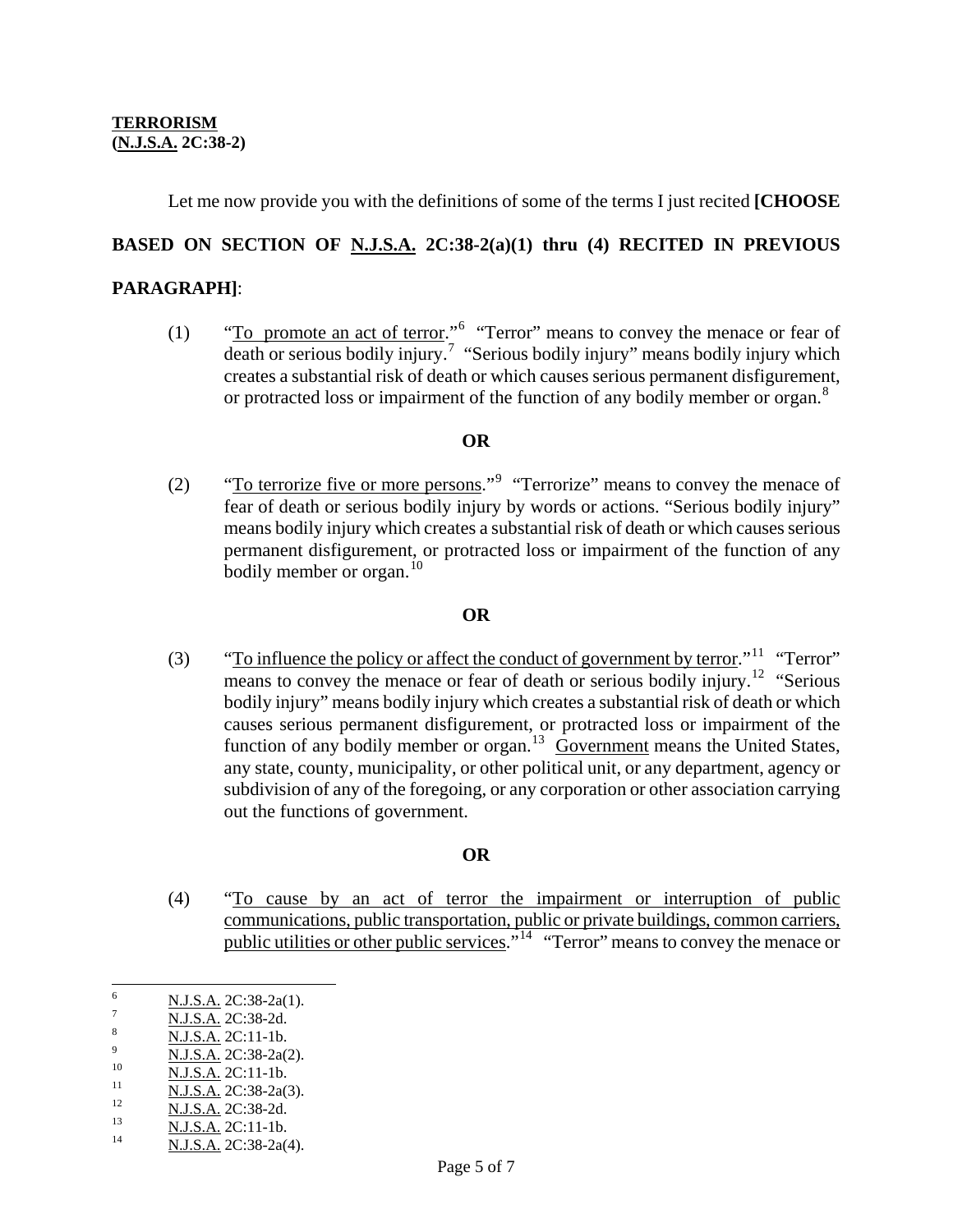fear of death or serious bodily injury.[15](#page-5-0) "Serious bodily injury" means bodily injury which creates a substantial risk of death or which causes serious permanent disfigurement, or protracted loss or impairment of the function of any bodily member or organ. $16$ 

 A person acts purposely with respect to the nature of his/her conduct or a result thereof if it is his/her conscious object to engage in conduct of that nature or to cause such a result. A person acts purposely with respect to attendant circumstances if he/she is aware of the existence of such circumstances or he/she believes or hopes that they exist. Someone acts purposely if he/she acts with design, with a purpose, with a particular objective in mind, if he/she really means to do what he/she does. "With purpose," "designed," "with design," or equivalent terms have the same meaning. $17$ 

 Purpose and knowledge are conditions of the mind which cannot be seen and can only be determined by inferences from conduct, words or acts. A state of mind is rarely susceptible of direct proof, but must ordinarily be inferred from the facts. Therefore, it is not necessary that the State produce witnesses to testify that an accused said that he/she had a certain state of mind when he/she engaged in a particular act. It is within your power to find that such proof has been furnished beyond a reasonable doubt by inference which may arise from the nature of his/her acts and his/her conduct, and from all he/she said and did at the particular time and place, and from all of the surrounding circumstances.

<span id="page-5-1"></span><span id="page-5-0"></span><sup>15</sup> 

<sup>&</sup>lt;sup>15</sup>  $\frac{N.J.S.A.}{N.J.S.A.}$  2C:38-2d.<br>
<sup>16</sup>  $\frac{N.J.S.A.}{N.J.S.A.}$  2C:2-2(b)(1).

<span id="page-5-2"></span>